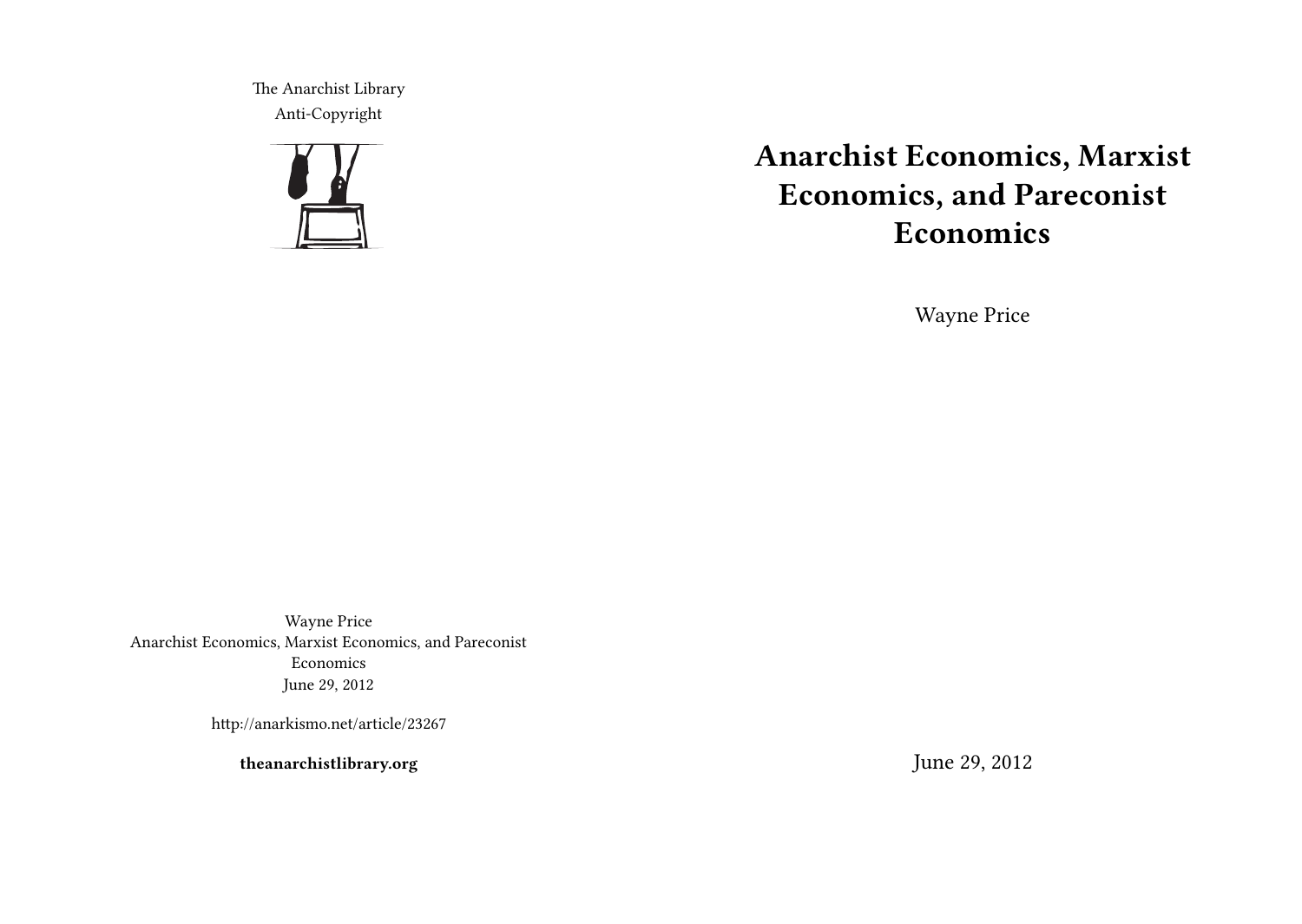Price, Wayne (2010). Anarchism & Socialism: Reformism or Revolution? Edmonton, Alberta, Canada: thoughtcrime ink.

Price, Wayne (2007). The Abolition of the State: Anarchist & Marxist Perspectives. Bloomington IN: AuthorHouse.

Shannon, Deric; Nocella, Anthony J., II; & Asimakopoulos, John (2012). The Accumulation of Freedom: Writings on Anarchist Economics. Oakland CA: AK Press.

Spannos, Chris (2008) (Ed.). Real Utopia: Participatory Society for the 21st Century. Oakland CA: AK Press.

Uzcategui, Rafael (2010). Venezuela: Revolution as Spectacle (C Bufe, trans.). Tucson AZ: See Sharp Press.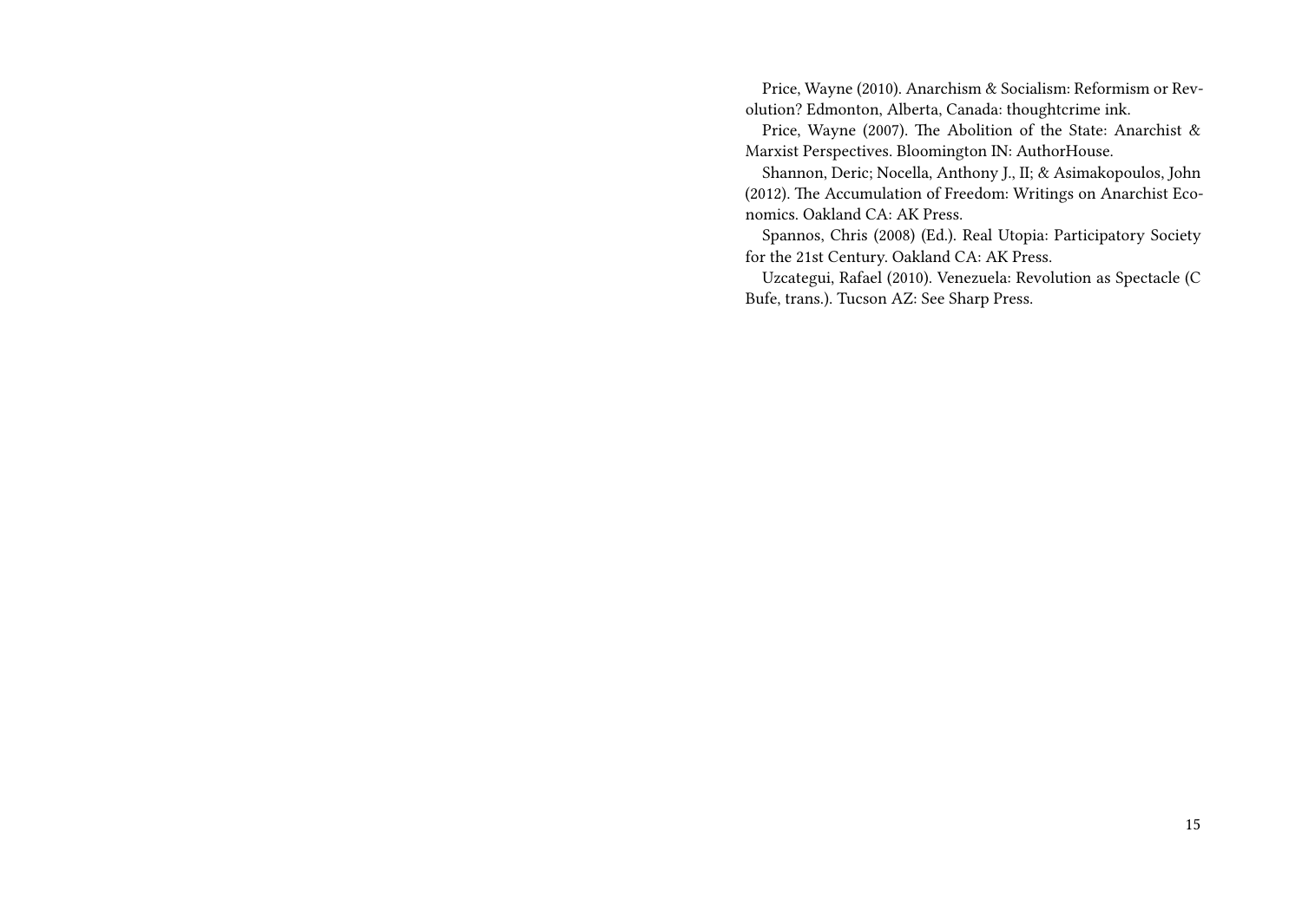# **References**

<biblio> Albert, Michael (2001). "Is Socialism Still on the Agenda?" New Politics. VIII, No. 2. Pp. 123—137.

Albert, Michael (2003). Parecon: Life after capitalism. NY: Verso. Albert, Michael, & Hahnel, Robin (1978). Unorthodox Marxism; An Essay on Capitalism, Socialism, and Revolution. Boston MA: South End Press.

Brenner, Robert (2006). The Economics of Global Turbulence: The Advanced Capitalist Economies from Long Boom to Long Downturn, 1945—2005. London UK: Verso.

Draper, Hal (1992). "Karl Marx and Simon Bolivar: A Note on Authoritarian Leadership in a National Liberation Movement." In Socialism from Below (E. Haberkern, Ed.). Atlantic Highlands NJ: Humanities Press.

Fine, Ben, & Saad-Filho, Alfredo (2010). Marx's "Capital" (5th Edition). London UK: Pluto Press.

Foster, John Bellamy, & Magdoff, Fred (2009). The Great Financial Crisis: Causes and Consequences. NY: Monthly Review Press.

Hahnel, Robin (2002). The ABCs of Political Economy. London UK: Pluto Press.

Hahnel, Robin (2005). Economic Justice and Democracy. NY: Routledge.

Kliman, Andrew (2007). Reclaiming Marx's "Capital": A Refutation of the Myth of Inconsistency. London UK: Lexington Books.

Kliman, Andrew (2012). The Failure of Capitalist Production: Underlying Causes of the Great Recession. NY: Pluto Press.

Marx, Karl (1906). Capital; A Critique of Political Economy (Vol. I); The Process of Capitalist Production. NY: Modern Library.

Marx, Karl (1967). Capital: A Critique of Political Economy (Vol. III); The Process of Capitalist Production as a Whole. NY: International Publishers.

Mattick, Paul, Jr. Business as Usual: The Economic Crisis and the Failure of Capitalism. London UK: Reaktion Books.

# **Contents**

| Chris Spannos' Anarchist Economics 6           |  |
|------------------------------------------------|--|
| Robin Hahnel's Liberal Libertarian Socialism 9 |  |
| Michael Albert's Porous Strategy 11            |  |
|                                                |  |
|                                                |  |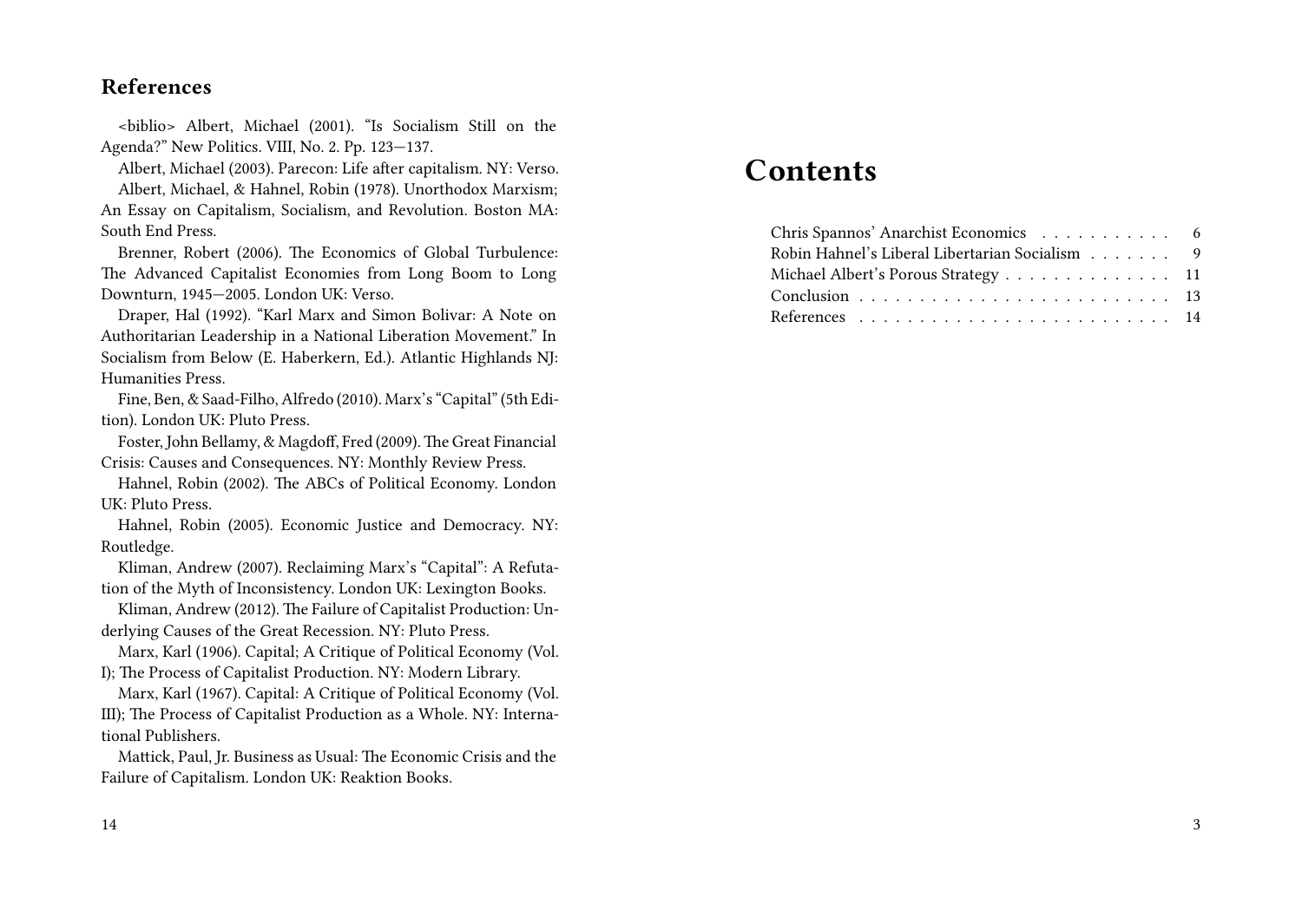working class and other oppressed people. (Again, this is consistent with a libertarian-democratic interpretation of Marxism, if not with reformist or Marxist-Leninist versions.) There is a long history which supports these conceptions (Price, 2007; 2010). Albert's views on the state and on elections are quite far from the mainstream of the anarchist tradition.

Incidently, Marx regarded the original Bolivar as an authoritarian misleader of national liberation movements in Latin America (Draper, 1992). For a current anarchist analysis of Chavez's politics, see Uzcategui (2010).

#### **Conclusion**

My goal was to illustrate why Marx's economic theory was most useful for anarchists when it comes to understanding how capitalism works. I illustrate this by a critique of three recent essays by leading advocates of Parecon. They have developed their own theory of capitalist economics as well as a vision of a libertarian socialist economy. I think that this brief analysis has shown that, while they have insights, their attempt to develop their own economic theory is quite weak. It is superficial and limited in its analysis of the existing economy, of class relations, of the capitalist state, and of the current crisis. The programmatic conclusions which they draw are liberal and reformist. There is no alternative to anarchists using Marxist economic theory in pursuit of our vision and goals.

Footnote: The error is: The model he uses to refute the falling rate of profit theory has monetary values (prices) stay the same despite increased productivity. In reality, increased productivity causes prices to decrease (commodities to get cheaper, or—under inflation—for their prices to rise slower than the general rate). This is what we would expect, following the labor theory of value, when commodities are produced with less labor.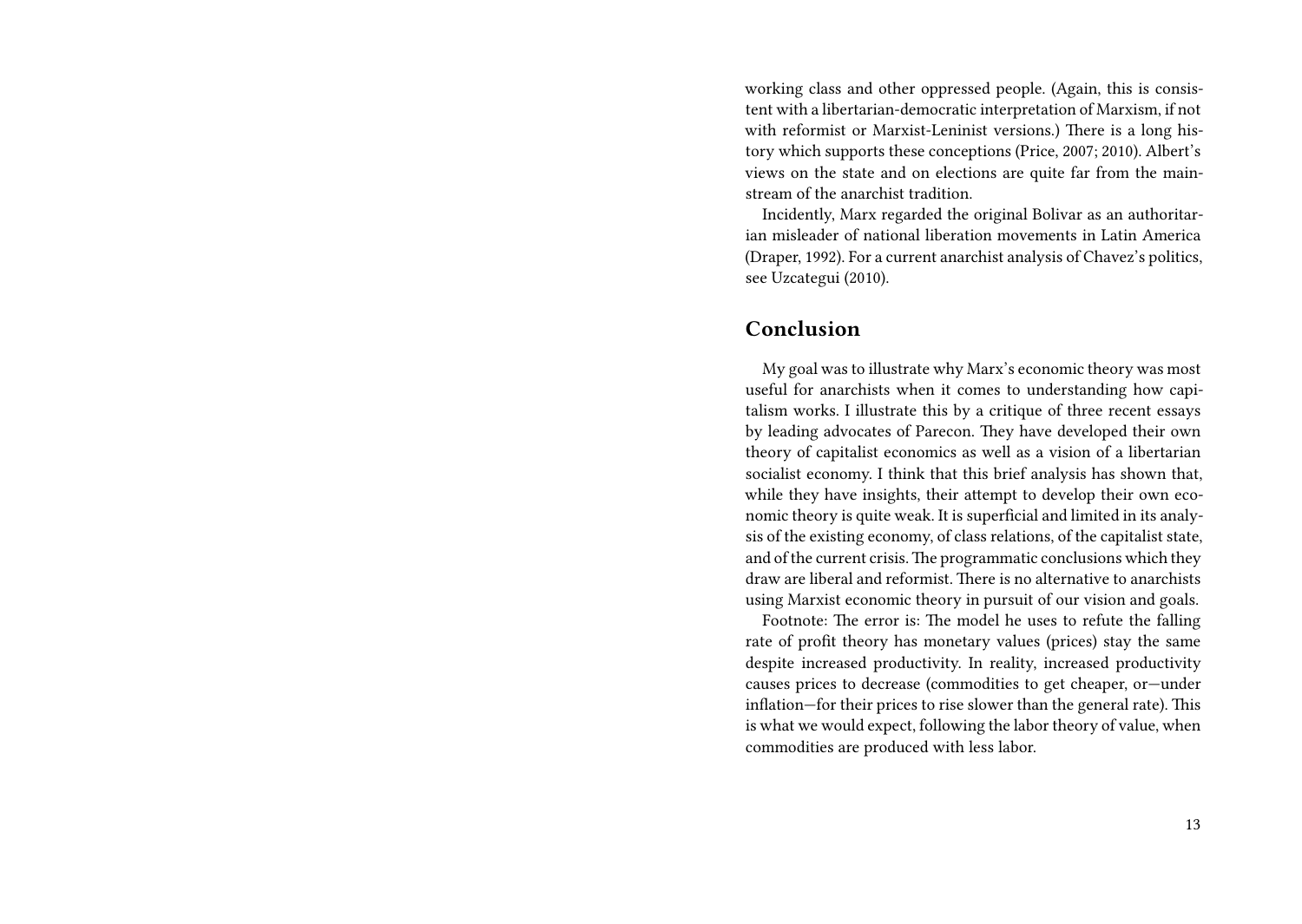He specifically denounces those who say "*presidential politics is actually verboten for anarchists*" (p. 338). In the past he had argued that leftists should vote for Jesse Jackson in the Democratic Party and, in 2008, that Greens should not oppose Obama in "swing states." Sometimes, he says, there might be relatively good presidential politicians (presumably like Chavez) who should be supported. In all this he does not once mention the class issue. Unlike Bakunin and other anarchists, Marx wanted the workers to vote, but to vote for a workers' party—a party which had broken with bourgeois politics. (Bakunin disagreed, and in my opinion has been proven right by history.) Marx would not have been for voting for pro-capitalist, pro-imperialist, parties, such as the U.S. Democratic Party, nor for nationalist parties which maintain capitalism in oppressed nations, as in Venezuela. But this class question does not arise for Albert.

Even more astounding, he writes that in some circumstances it might be right "*if we use the army to discipline and if need be to replace the police*" (p. 341), again referencing Venezuela. He is talking about the existing army under the existing state. He is not referring to an army which has been split between reactionary officers and self-organized, mutinying, working class soldiers (in such a case, anarchists might indeed use the rebelling part of the army against the police—and the officer corps).

What is totally lacking here is a class analysis of the state. Revolutionary anarchists believe that the existing state is completely an oppressive, capitalist, institution. It cannot be reformed into anything else. This does not mean that demands may not be made on it or that it may never do something good for the people (for its own reasons). But it remains the state of the capitalists, bureaucrats, and politicians. However formally democratic, it is still what Marx called the "dictatorship of the bourgeoisie."

Therefore it must be overturned and dismantled completely. It must be replaced by something else: a non-state federation of workers' councils and community assemblies, associated with an armed

When discussing radical economics, really two different, if related, topics are meant. (1) The nature of the economy which might be created after the overthrow of capitalism (whether called socialism, communism, or anarchism). And (2) the nature of the existing, capitalist, economy—how it works and what its future development will be.

This leads to my two part proposition: (1) The best theoretical approach to proposing post-capitalist, post revolutionary, economies comes from the anarchist tradition, as well as other, non-Marxist, varieties of libertarian socialism (guild socialism, Parecon, distributionism, etc.). But (2) the best approach to understanding capitalism is Marxist economics (more precisely, Marx's critique of political economy).

I write this even though I identify with the overall program of revolutionary class-struggle anarchism. This is why I think that the two parts of the proposition must not be reversed. Marxism must not be used as the basis for a vision of a new society. Admittedly, there is an aspect of Marxism (of Marx's Marxism) which points to a libertarian-democratic and humanistic society, a society of the free association of individuals. This has attracted a minority to an anti-statist version of Marxism. But there are also authoritarian aspects of Marx's Marxism, such as its centralism or its determinism. In practice, Marxism as a movement has repeatedly ended up as authoritarian, oppressive, and (to be precise) massively murderous.

In this essay, I will focus on proposition (2), the usefulness of Marx's economic theory. For illustration, I will counterpose it to the economic theory of Parecon. This does not cover point (1), for which the theory of Parecon is most well known: its model of a post-capitalist society, managed by a federation of workplace and community councils, with democratic economic planning, without a market or centralized planning (Albert, 2003; Hahnel, 2005). This is a very interesting topic, but instead I am discussing Pareconists' views of capitalism today, as compared to an anarchist view which uses Marxist insights.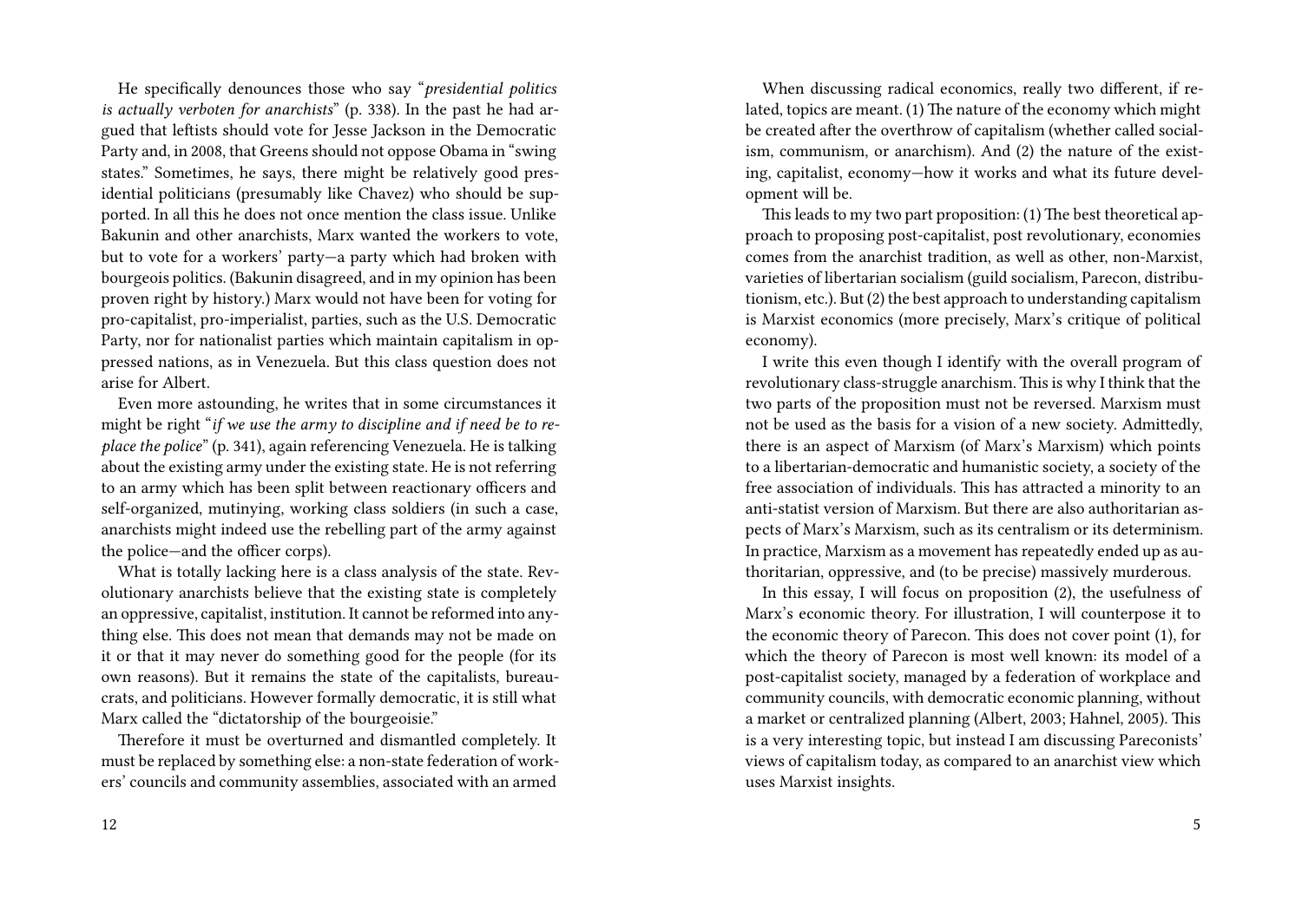The founders of "Participatory Economics," or "Parecon," were Michael Albert and Robin Hahnel. Originally they regarded their approach as "unorthodox Marxism" (Albert & Hahnel, 1978). Currently Hahnel calls his views "libertarian socialism" (Hahnel, 2005), while Albert completely rejects the label of "socialism" (Albert, 2001). Now Parecon is presented as an "anarchist vision" (p. 327).

I take up this strain of libertarian thought not because it is particularly bad, but for the opposite reason: because it is relatively strong and developed. It has much more of an economic theory than most other anarchists or libertarian socialists. It is therefore worth examining. I will focus on three chapters on Pareconism which appear in a book on "Anarchist Economics," edited by D. Shannon, A.J. Nocella II, and J. Asimakopoulos (2012). This is an excellent book for its range of views. (I have a chapter in it, on topic [1], post-capitalist anarchist economies, not the topic discussed here.) There is a chapter each by Hahnel and Albert, the co-founders of Parecon, and one by Chris Spannos, who has edited a book advocating Pareconism (Spannos, 2008).

### **Chris Spannos' Anarchist Economics**

Spannos' essay is "Examining the History of Anarchist Economics" (pp. 42—63). It is worth reading, as a good brief overview of the history of anarchist economics, much of it on topic (1), post-capitalist economies. But he writes some things about the functioning of capitalism (topic [2]), which need responding to.

He insists that "*Marx's work overwhelmingly emphasizes a two-class theory based on ownership relations…*" (p. 47)—that is, the bourgeoisie (capitalists) and the proletariat (modern working class). However, he claims, Bakunin recognized the existence of a third class, which today has been called the "*professionalmanagerial class*" or (the term used by Pareconists) the "*coordinator*

6

sion, I note that his argument makes precisely the error which was pointed out by Kliman (2007). (See footnote,)

# **Michael Albert's Porous Strategy**

As an "Afterword" to the volume, Albert's chapter is "Porous Borders of Anarchist Vision and Strategy" (pp. 327—343). He begins with a defense of Parecon as a "*sufficient anarchist revolutionary vision*" (p. 327). This is not my topic here so I won't go into it. He makes no mention of how capitalism works, how it pushes some people toward a new society, or how it tends to hold others back.

Then he gets into a discussion of "Anarchist Strategy." He argues for flexibility in strategic thinking, as opposed to those anarchists who advocate a specific strategic orientation. For example, some anarchists believe that a revolution will be needed to overturn the state and other institutions of capitalism. They believe that the working class will be needed as a central part of such a revolution, in alliance with all other oppressed groups. To this end, they encourage mass actions of struggle by workers and others against the capitalists and their state wherever possible. I agree with this strategic view. I think it follows from an historical anarchist analysis of capitalist society as well as with Marx's economic analysis of capitalism.

On the contrary, Albert argues, "*…there is virtually no such thing as a strategic commitment, positive or negative, that is a principled touchstone and therefore unbridgeable in all times and places, a priori*" (p. 338). On one level this is a platitude (if outer space aliens invade the planet, all bets are off), but what he means is that he rejects certain specific strategic ideas held by revolutionary classstruggle anarchists. More specifically, he has been influenced by Hugo Chavez's "Bolivarian revolution" in Venezuela. Albert wants to appeal to anarchists while being a statist pro-Chavista at the same time.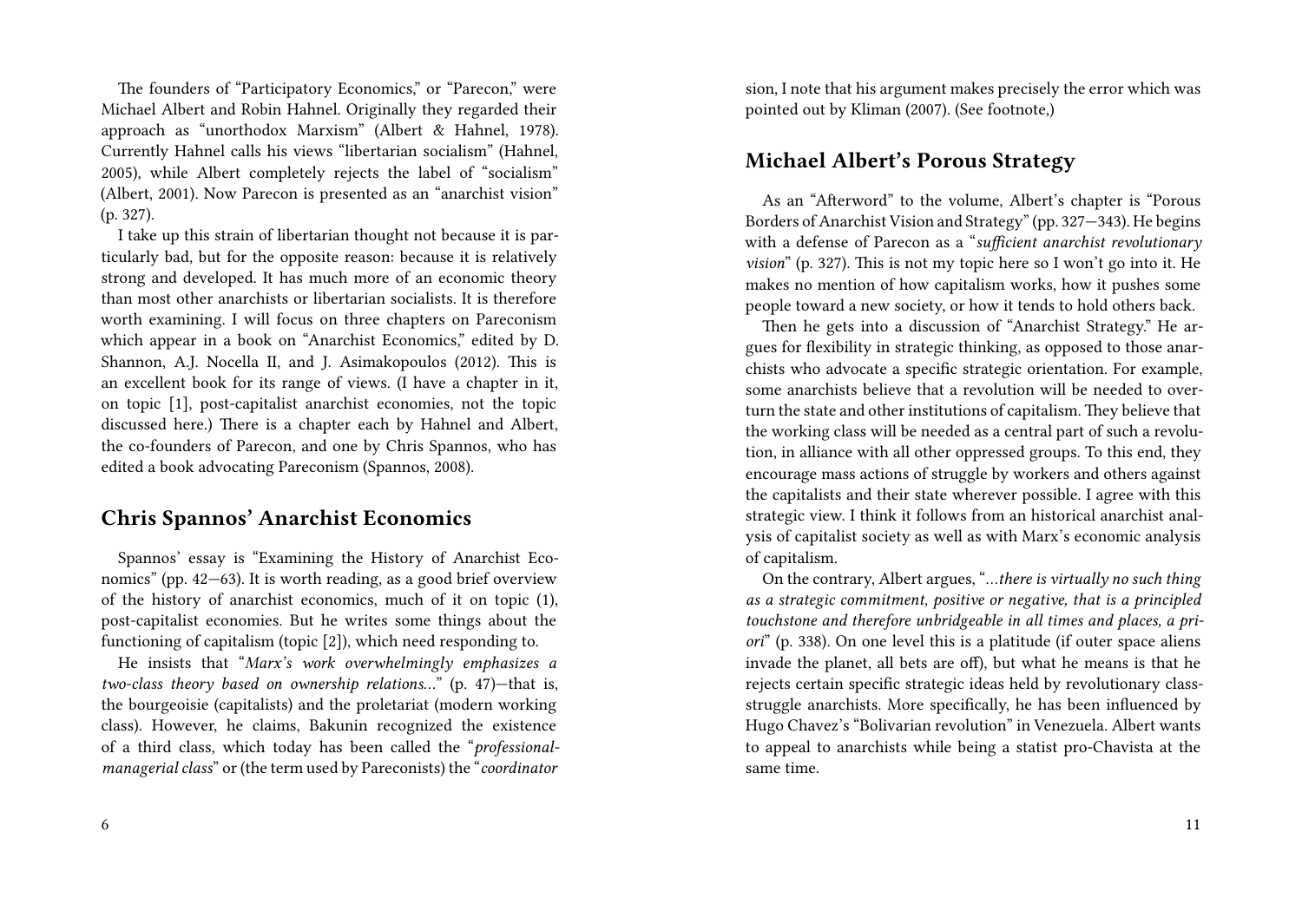omy (where real goods and services are produced) since about 1970. This has been compensated-for by an expansion in the financial (paper) economy (what Marx called "fictitious capital"). This has been shown in the work of Brenner (2006), Foster & Magdoff (2009), Kliman (2012), and Mattick (2011), among others.

His proposals—presumably to be raised by libertarian socialists and anti-authoritarians–are merely left-liberal. He advocates greater regulation of the capitalist banks and firms and a massive economic stimulus. But if there is a long-term decline in capitalism, the bourgeoise is likely to fight tooth-and-nail against any such liberal program, particularly against any financial stimulation which improved the lot of the working class and poor. And even if such a program were to be implemented, the long-term downward trend would only be temporatily modified, not turned into a new prosperity.

Hahnel makes no suggestion for a libertarian socialist transitional program. He does not advocate calling for a massive public works program, under the control of workers and local workers' communities. He does not call for workers to occupy factories and workplaces which close down or stay "open" by firing most of its employees—occupy and run such enterprises, in coordination with other self-managed workplaces and public works sites. He does not advocate repudiation of national debts and expropriation of big businesses. As the crisis worsens (as it will, over time), such demands could demonstrate the practicality of a revolutionary anarchist program. But it is not for Hahnel.

Hahnel has written a book on economics (2002), which has the great virtue of clarity of writing. His theoretical approach is left-Keynsian and Sraffian. I will not get into this book, which would require a whole review. At one point he makes an argument for rejecting Marx's concept that the rate of profit tends to fall. (This is consistent with his ignoring the long term decline in capitalist real production for the last 4 decades.) Without detailed discus-

10

*class.*" This class supposedly has its own interests opposed to both capitalists and workers. It came to power, replacing the bourgeoisie, in the former Soviet Union and Maoist China (Pareconists call these societies "coordinatorist," although Spannos also uses "state-socialist"). These societies supposedly use either "*central planning or markets*" (p. 43).

Actually they attempted centralized planning but were always dependent on markets. Workers sold their ability to work to the bosses; they produced consumer commodities which were sold on the market and means of production which enterprises sold to each other; as well as buying, selling and borrowing on the world market. As a result, their economies showed a drive to continually produce, accumulate, and expand.

The existence of this middle layer is a fact, but the Pareconist analysis is superficial. What is really central to Marx's analysis of capitalism is not private property or even markets by themselves. It is the capital/labor relationship in the process of production. (I am ignoring Marx's analysis of landlords as a third major class alongside the capitalists and workers. It does not effect the argument.) This is a particular form of exploitation, distinct from that of slavery or serfdom or any imagined new form of exploitation. The workers' commodity of their ability to work is bought by the capitalists who work them as hard as possible and pay as little as possible, working them beyond the point where they have produced the equivalent in value of their wage, thus gaining hours of unpaid-for labor in the production of commodities. This surplus production serves a drive for continual accumulation of capital the self-expansion of value.

What makes the bourgeoisie capitalists is not private property as such but that they are the agents of capital in the process of accumulation. "*…The capitalist is merely capital personified and functions in the process of production solely as the agent of capital*" (Marx, 1967; p. 819).